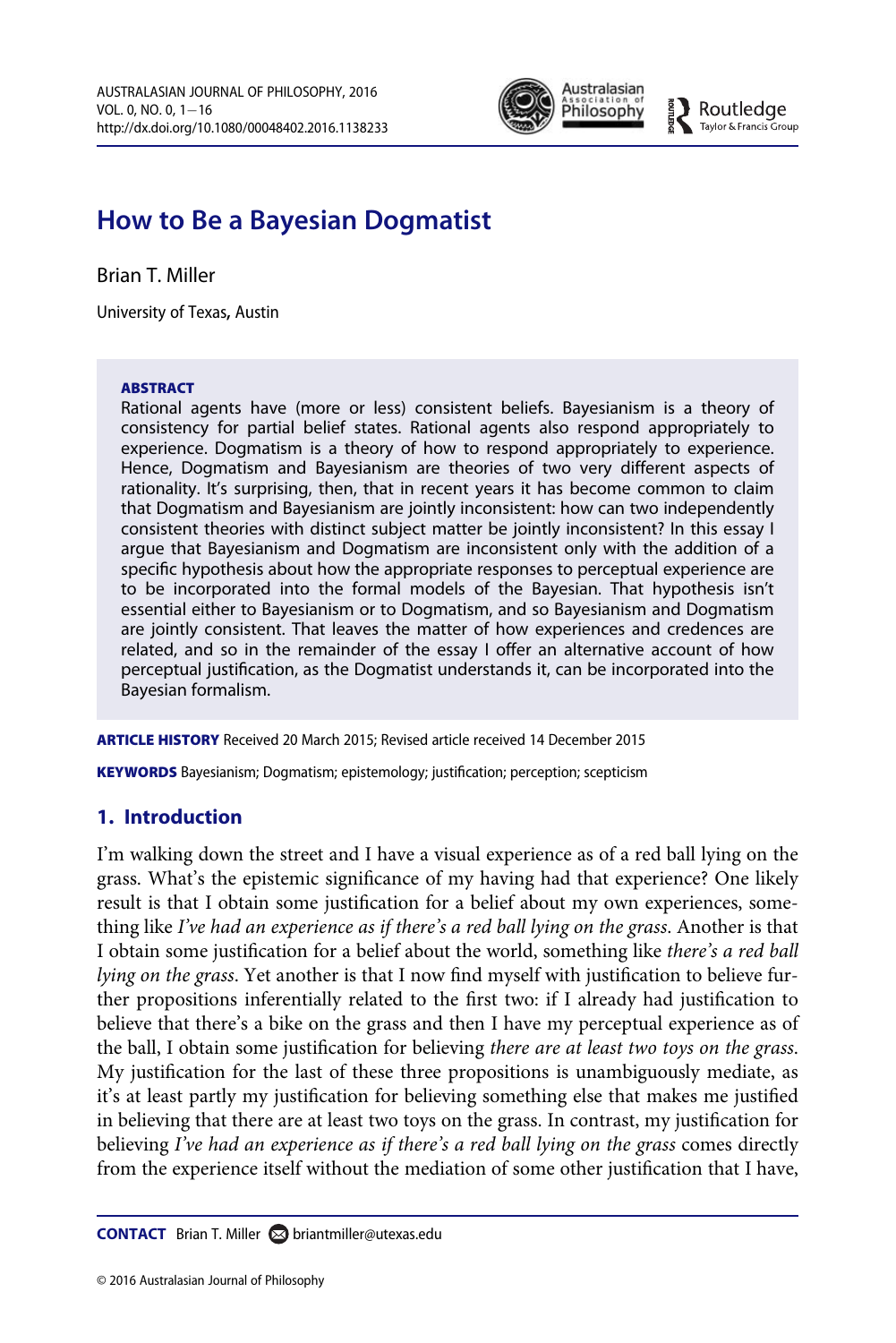and hence that justification is immediate. That much is common ground between Inferentialist and Dogmatist accounts of perceptual justification. What's contentious between the two is the status of the second proposition.

<span id="page-1-3"></span>According to the Dogmatist, perceptual justification is both immediate<sup>[1](#page-1-0)</sup> and under-minable<sup>[2](#page-1-1)</sup> [Pryor [2000,](#page-14-0) [2005](#page-14-1), [2013\]](#page-14-2). Moreover, the Dogmatist thinks that, while a perceptual experience may generate immediate and underminable justification for  $\overrightarrow{I}$ m having an experience as if A or some other proposition about the agent's mental states, it also generates immediate and underminable justification for A itself.

In contrast, the Inferentialist claims that my beliefs about the external world are never immediately justified (at least not on the basis of experience), but rather depend upon an inference from an immediately justified proposition about my own experiences together with an auxiliary proposition connecting facts about my experiences to facts about the external world: for example, if I have a perceptual experience as if  $A$ then, probably, A. Hence, it's my justification for believing I've had an experience as if there's a red ball lying on the grass together with my justification for believing some such auxiliary proposition that makes it the case that I have justification for believing there's a red ball lying on the grass, and so that last bit of justification is mediate.

Dogmatism makes obtaining perceptual justification relatively easy: any agent capable of having a contentful experience and lacking defeaters is in a position to obtain justification for lots of beliefs about the world without first acquiring justification for beliefs about the relationship between experience and the external world. Whether this is ultimately a virtue, or instead a shortcoming, of the theory is contentious: easily acquired justification for propositions about the external world might be thought to license too-easy responses to sceptical challenges to our knowledge of the external world and too-easy knowledge of the reliability of our perceptual faculties. If Inferentialism is correct, then obtaining perceptual justification is in some sense harder, as we first need justification to believe the auxiliary proposition connecting the having of an experience with facts about the world. Making it harder to obtain perceptual justification comes with its own set of problems, as now we're faced with the difficult task of explaining where justification for believing the auxiliary propositions comes from, potentially leaving sceptical problems insoluble.

In this essay, I defend Dogmatism against a very different objection—namely, that it is inconsistent with Bayesianism. The Bayesian Argument (as I'll call it) purports to show that, given Bayesianism, acquiring perceptual justification for believing there's a red ball lying on the grass requires that I already have justification for ruling out a wide range of sceptical scenarios on which my experience as of the ball lying on the grass is non-veridical. If obtaining perceptual justification for believing that B requires that I already have justification for believing that A, then (the objection goes) it's plausible that my justification for  $A$  is what makes me justified in believing  $B$ , in which case my

<span id="page-1-0"></span><sup>&</sup>lt;sup>1</sup>My justification for believing that A is immediate unless it is in part my having justification to believe something else that makes me justified in believing that A. 'Makes' here expresses a relation of epistemic dependence, a variety of modal dependence. Hence, Dogmatism shouldn't be confused with the much stronger thesis that having a perceptual experience in the absence of defeaters is sufficient for obtaining perceptual justification, as we allow that there might be other necessary conditions for obtaining perceptual justification besides my having justification to believe something else, as long as the satisfaction of that condition is not part of what makes me justified. <sup>2</sup>

<span id="page-1-2"></span><span id="page-1-1"></span><sup>&</sup>lt;sup>2</sup>For the distinction between undermining/undercutting and opposing/rebutting defeaters, see Pollock and Cruz  $[1999: 196 - 7]$  $[1999: 196 - 7]$  $[1999: 196 - 7]$ .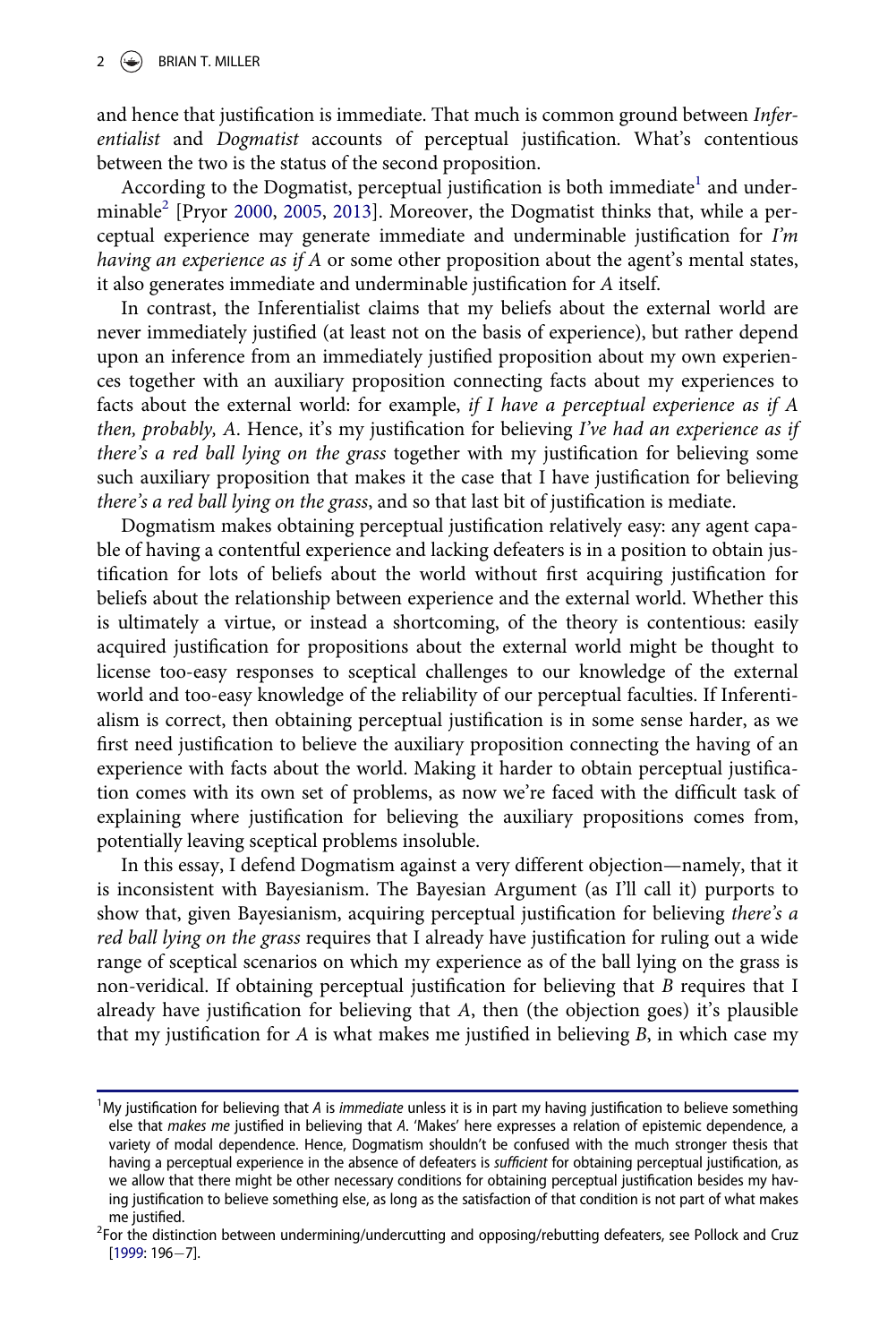justification for believing that  $B$  isn't immediate. Since this result allegedly follows from the Bayesian formalism, we thereby have some reason to believe that Dogmatism and Bayesianism are jointly inconsistent, and since Bayesianism is an attractive theory we thereby have a reason to reject Dogmatism.

<span id="page-2-4"></span>The literature contains two types of response to this argument on behalf of the Dogmatist. The first response is to accept the joint inconsistency of Dogmatism and Bayesianism and to take that as a good reason to revise orthodox Bayesianism [Weatherson [2007\]](#page-14-4). The second, and seemingly more common, response is to accept the formal result—that a necessary condition for obtaining justification for believing the content of perceptual experience is having antecedent justification for believing some other proposition—but then to deny that it entails the mediacy of perceptual justification. One way to do this would be to take inspiration from Silins [\[2007](#page-14-5)] and to argue that having justification to believe that A might be a necessary condition for obtaining justification for believing that B without A being what makes it the case that I have that justification for believing that B. Mere modal dependence just isn't what matters when it comes to questions of immediacy, and hence my justification for believing that B might nonetheless be immediate.[3](#page-2-0)

<span id="page-2-3"></span>I pursue a third response to the Bayesian Argument on behalf of the Dogmatist: I deny that the putatively problematic formal result is a commitment of the Bayesian at all. The derivation of that result requires a premise that goes beyond the core commitments of Bayesianism to specify precisely how the epistemic significance of experience should be reflected in the formal model. This requires that I be clear about exactly what the Bayesian is and is not committed to, an issue that I discuss in [section 2.](#page-2-1) In [section](#page-3-0) [3,](#page-3-0) I lay out the formal details of the Bayesian Argument. The heart of the paper is found in [section 4,](#page-5-0) where I identify the problematic premise and argue both that it is optional for the Bayesian and that it is prejudicial against the Dogmatist. I then offer an alternative account of how the epistemic impact of experience should be incorporated into Bayesian models. In [section 5,](#page-11-0) I consider the implications of adopting my suggestion for various versions of Bayesianism, concluding that the Dogmatist should embrace a version that incorporates Richard Jeffrey's permissive approach to conditionalization over the strict approach of the Classical Bayesian.

#### <span id="page-2-1"></span>2. Bayesianism

Bayesianism is a theory of the rationality of partial belief states. The starting assumption is that an agent's partial beliefs can be represented as a function from propositions to numbers representing that agent's subjective probability or credence that various propositions are true. The core of Bayesianism is the postulation of two necessary conditions on the rationality of a credence. The first is Probabilism:

Probabilism. All rationally permissible credence functions are probabilistically coherent (that is, they satisfy the probability axioms).

<span id="page-2-5"></span><span id="page-2-2"></span><span id="page-2-0"></span><sup>&</sup>lt;sup>3</sup>A second way to accept the formal result of the Bayesian Argument without abandoning Dogmatism exploits the fact that Dogmatism is discussed in the idiom of reasons while Bayesianism is discussed in the idiom of credences. Translating between the two idioms is not entirely straightforward. In particular, it's not obvious that obtaining a reason to believe that A always leads to an increased credence A. See Kung [[2010\]](#page-14-6) and Zardini [[2014\]](#page-15-0).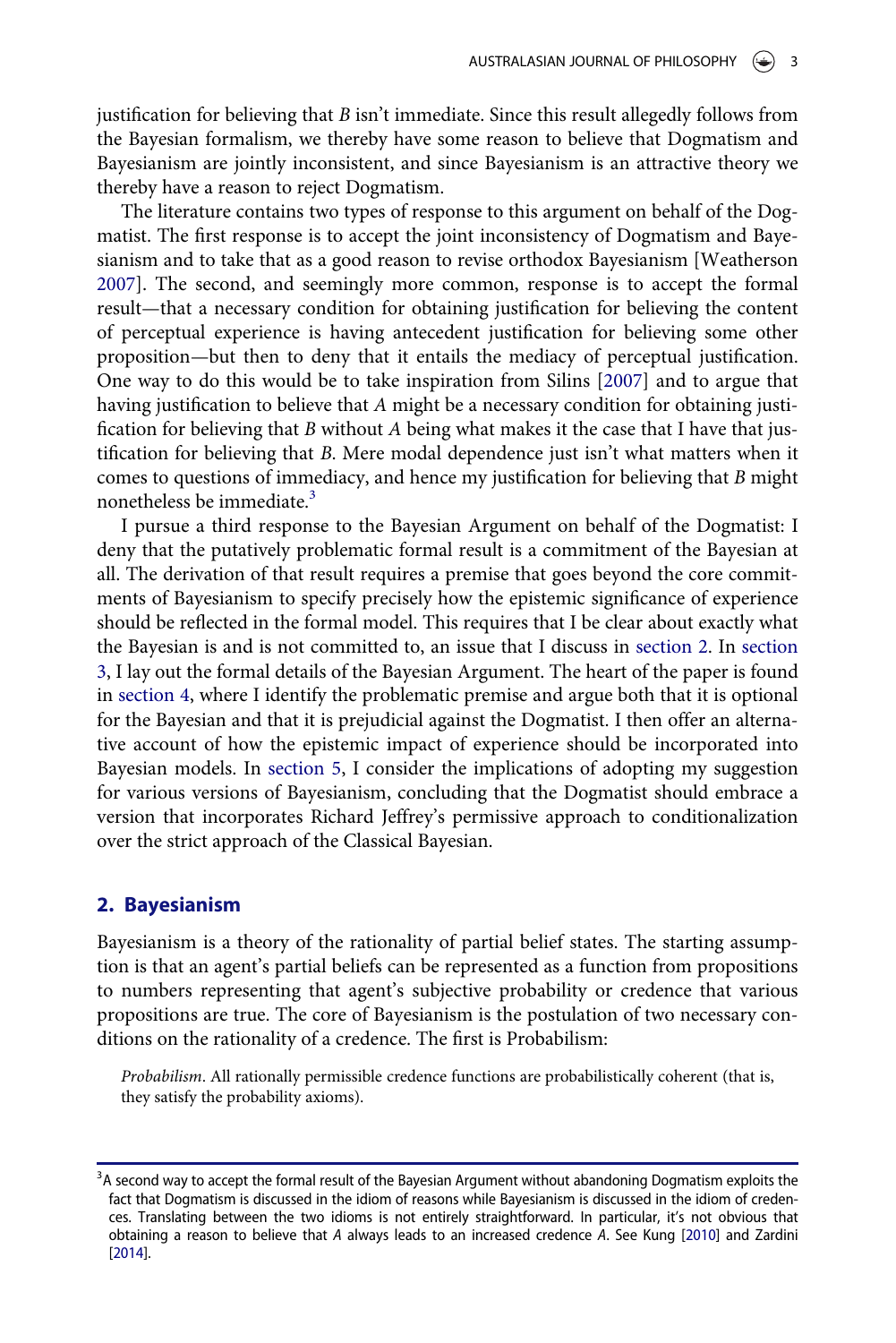#### $4 \quad \circledast$  BRIAN T. MILLER

Probabilism imposes a synchronic constraint upon rational credence functions. Constraining the rationality of revisions to those credence functions over time is the thesis of Conditionalization. Conditionalization requires that we divide our credences into two types: conditional and unconditional. Whereas unconditional credences reflect an agent's degree of confidence in the truth of a proposition considered on its own, conditional credences reflect the agent's confidence in a proposition given the truth of some other proposition. For example, the agent might assign a low unconditional credence to the street is wet but a much higher credence to it given it's raining: formally,  $P(the street is wet) < P(the street is wet)$  is wet is wet | it's raining. The intuition motivating Conditionalization is that the credences that an agent should adopt in the future upon obtaining new information are importantly constrained by the conditional credences that he or she holds right now, and that those constraints are encoded in the agent's currently held conditional credences. I'll be discussing two ways of making this intuition rigorous. First:

Strict Conditionalization. If I revise my credence in B to 1, then I must set my new credence in A equal to my old credence in A conditional on B:

 $P_{new}(A) = P_{old}(A|B)$ 

It is important to note that, according to Strict Conditionalization, incorporating new information B by conditionalizing upon it requires changing  $P(B)$  to 1.<sup>[4](#page-3-1)</sup> Jeffrey Conditionalization generalizes Strict Conditionalization by allowing updates upon changes in credences to values other than 1:

Jeffrey Conditionalization. If I revise my credence in B to any value, then I must set my new credence in A equal to the weighted sum of A conditional on B and A conditional on  $\neg B$ .<sup>[5](#page-3-2)</sup>  $P_{new}(A) = P_{old}(A|B)P_{new}(B) + P_{old}(A|\neg B)P_{new}(\neg B)$ 

For our purposes, Classical Bayesianism is the combination of Probabilism and Strict Conditionalization, and Jeffrey Bayesianism is the combination of Probabilism and Jeffrey Conditionalization<sup>[6](#page-3-3)</sup>. Since my task in this essay is to show that the Bayesian Argument exposes no great tension between Dogmatism and either version of Bayesianism, I will proceed to show that the argument exposes no great tension between Dogmatism and the combination of Probabilism and either version of Conditionalization (although later on I settle on Jeffrey Bayesianism as the better complement to Dogmatism).

# <span id="page-3-0"></span>3. The Bayesian Argument against Dogmatism

For the Dogmatist, possessing an undermining defeater blocks the acquisition of perceptual justification, but lacking justification to reject an undermining defeater is perfectly consistent with the acquisition of perceptual justification. To illustrate, consider BIV, the hypothesis that I'm a handless brain in a vat having experiences

<span id="page-3-1"></span><sup>&</sup>lt;sup>4</sup>For reasons that I discuss in [section 4.1,](#page-6-0) especially note 13, I'll assume throughout the essay that proponents of Strict Conditionalization will prohibit 'exogenous' credence revisions (again, see [section 4.1\)](#page-6-0) to values less than 1.<br><sup>5</sup>See Jeffrey [[1983:](#page-14-7) 169]. He goes on to generalize this condition to accommodate changes to the partition involv-

<span id="page-3-2"></span>ing more than two propositions, a complication inessential to the present essay.

<span id="page-3-3"></span> $6$ Let me emphasize that, by 'Jeffrey Bayesianism', I mean only the combination of Probabilism and Jeffrey Conditionalization (as defined above).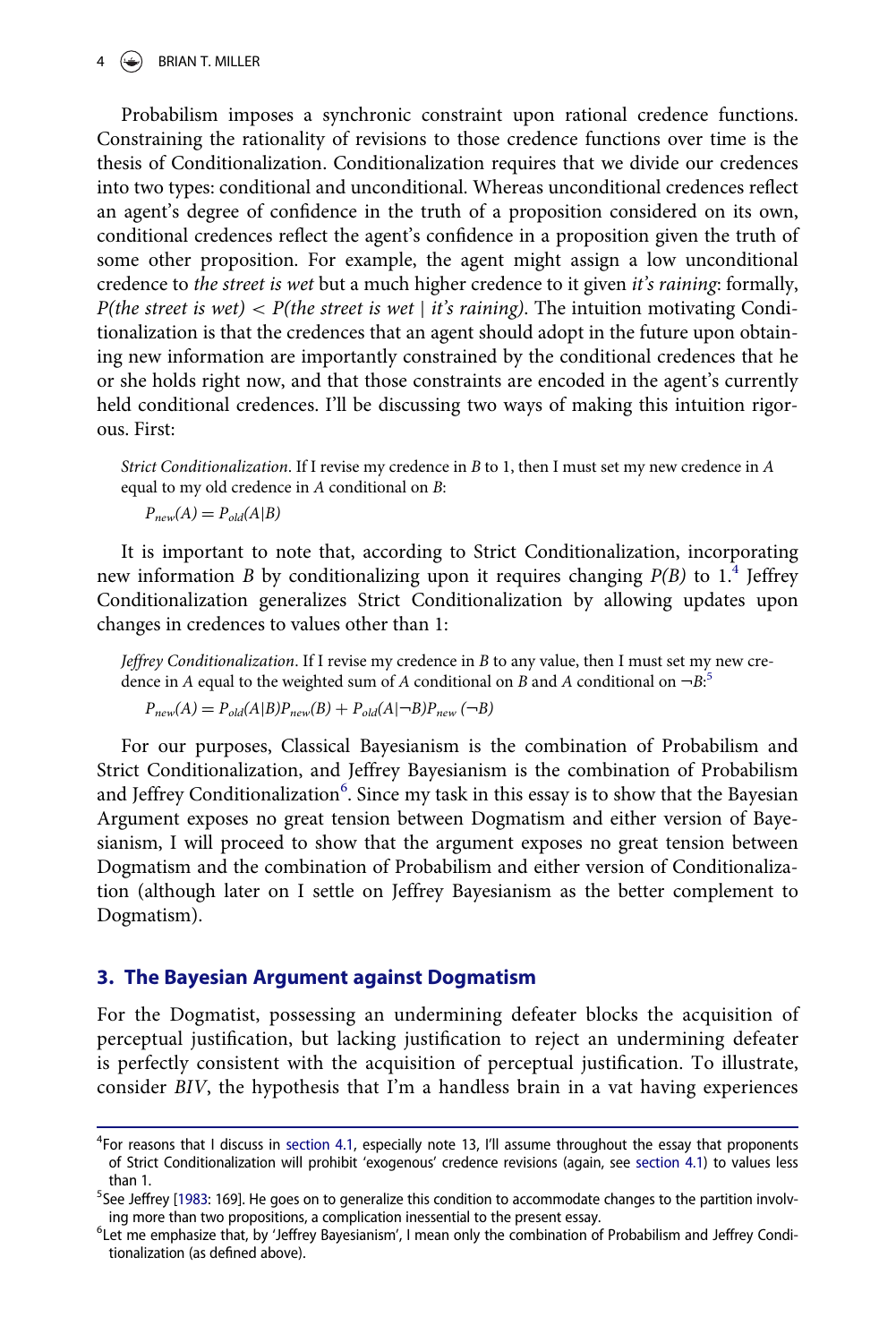as of my hands (that is, the sorts of experience that we expect to have when we look down to and past the ends of our wrists). Dogmatists hold that if I have high levels of justification for believing that BIV is true then my experience as of my hands will fail to generate much justification for the proposition I have hands, as the justificatory force of the experience is undermined. But Dogmatists also hold that I don't need justification for believing that BIV is false in order to acquire justification for I have hands from my experience. It's this last point that is the target of the Bayesian Argument.

 $BIV$  is the hypothesis that I'm a handless brain in a vat having experiences as of my hands, and so BIV implies that I'm having an experience as of my hands. Taking  $e$  as the proposition I'm having an experience as if I have hands, that means the following<sup>[7](#page-4-0)</sup>:

(1)  $P_{old}(\neg BIV|e) \leq P_{old}(\neg BIV)$ 

When I have an experience as of my hands, I thereby obtain some justification for believing that I'm having an experience as of my hands. According to Conditionalization, I must now update upon that changed credence in  $e<sub>i</sub><sup>8</sup>$  $e<sub>i</sub><sup>8</sup>$  $e<sub>i</sub><sup>8</sup>$  and so we have this:

(2)  $P_{new} (\neg BIV) = P_{old} (\neg BIV|e)^9$  $P_{new} (\neg BIV) = P_{old} (\neg BIV|e)^9$ 

<span id="page-4-0"></span><sup>7</sup> Proof: BIV ⊨ e, so P(e|BIV) = 1 ≥ P(e), so P(BIV|e) ≥ P(BIV) (by Bayes's Theorem), so P(¬BIV)|e) ≤ P(¬BIV).<br><sup>8</sup>While this is correct as far as it croes—Conditionalization does indeed require that we undate upon ch

<span id="page-4-2"></span> $9$ In particular, (2) is meant to follow from Strict Conditionalization (plus the description of the case). The argument is slightly different when Jeffrey Conditionalization is employed, as (2) now becomes this:

 $P_{new}(\neg BIV) = P_{old}(\neg BIV|e)P_{new}(e) + P_{old}(\neg BIV|\neg e)P_{new}(\neg e)$ 

As I note in [section 4.3,](#page-9-0) for our purposes BIV is equivalent to the hypothesis that e&-h, and so that is equivalent to this:

$$
P_{new}(\neg(e\&\neg h)) = P_{old}(\neg(e\&\neg h)|e)P_{new}(e) + P_{old}(\neg(e\&\neg h)|\neg e)P_{new}(\neg e)
$$

Equivalently:

 $P_{new}(\neg e \lor h) = P_{old}(\neg e \lor h|e)P_{new}(e) + P_{old}(\neg e \lor h|\neg e)P_{new}(\neg e)$ 

Which simplifies to this:

 $P_{new}(\neg e \lor h) = P_{old}(h|e)P_{new}(e) + 1(P_{new}(\neg e))$ 

 $e&-h$  is at least possible, and so  $P_{old}(h|e) < 1$ . As a result, the higher the value of  $P_{new}(e)$ , the lower the value of  $P_{new}(-e\vee h)$ . This is most easily seen by first considering the case in which  $P_{new}(e) = 0$ . In that case,  $P_{new}(-e) = 0$ 1, and so  $P_{new}(\neg e \lor h) = (P_{old}(h|e))0 + 1(1) = 1$ . As  $P_{new}(\neg e)$  decreases,  $P_{new}(e)$  increases, which in this case means that, as  $1(P_{new}(-e))$  decreases,  $P_{old}(h|e)P_{new}(e)$  increases. Importantly, however, the changes aren't proportional: since  $P_{old}(h|e) < 1$ , when the value of  $P_{new}(e)$  increases then the increase in  $P_{old}(h|e)P_{new}(e)$  is smaller than the decrease in  $1(P_{new}(-e))$ . Hence, if  $P_{new}$  is the credence I ought to adopt upon increasing my confidence in e (and nothing else) and updating accordingly, then  $P_{new}(\neg e \lor h) < P_{old}(\neg e \lor h)$ .  $h \vDash \neg e \lor h$ , and so  $P_{new}(h) \le$  $P_{new}(\neg e \lor h)$ . Put all of that together, and we get this:

$$
P_{new}(h) \leq P_{new}(\neg e \lor h)) < P_{old}(\neg e \lor h))
$$

In plain English, if  $P_{new}$  is the credence function that I adopt as a result of increasing my confidence in e (and nothing else) and updating accordingly, then my new credence in  $h$  must actually be lower than my old credence in  $\lnot e \lor h$ , i.e. in  $\lnot BIV$ .

<span id="page-4-1"></span><sup>&</sup>lt;sup>8</sup>While this is correct as far as it goes—Conditionalization does indeed require that we update upon changes to our credences in propositions like e—I will argue in [section 4](#page-5-0) that updating upon e alone is both unwarranted and vital to the argument. Nonetheless, at this point I'll suppose that it is correct, in order to present my opponent's argument.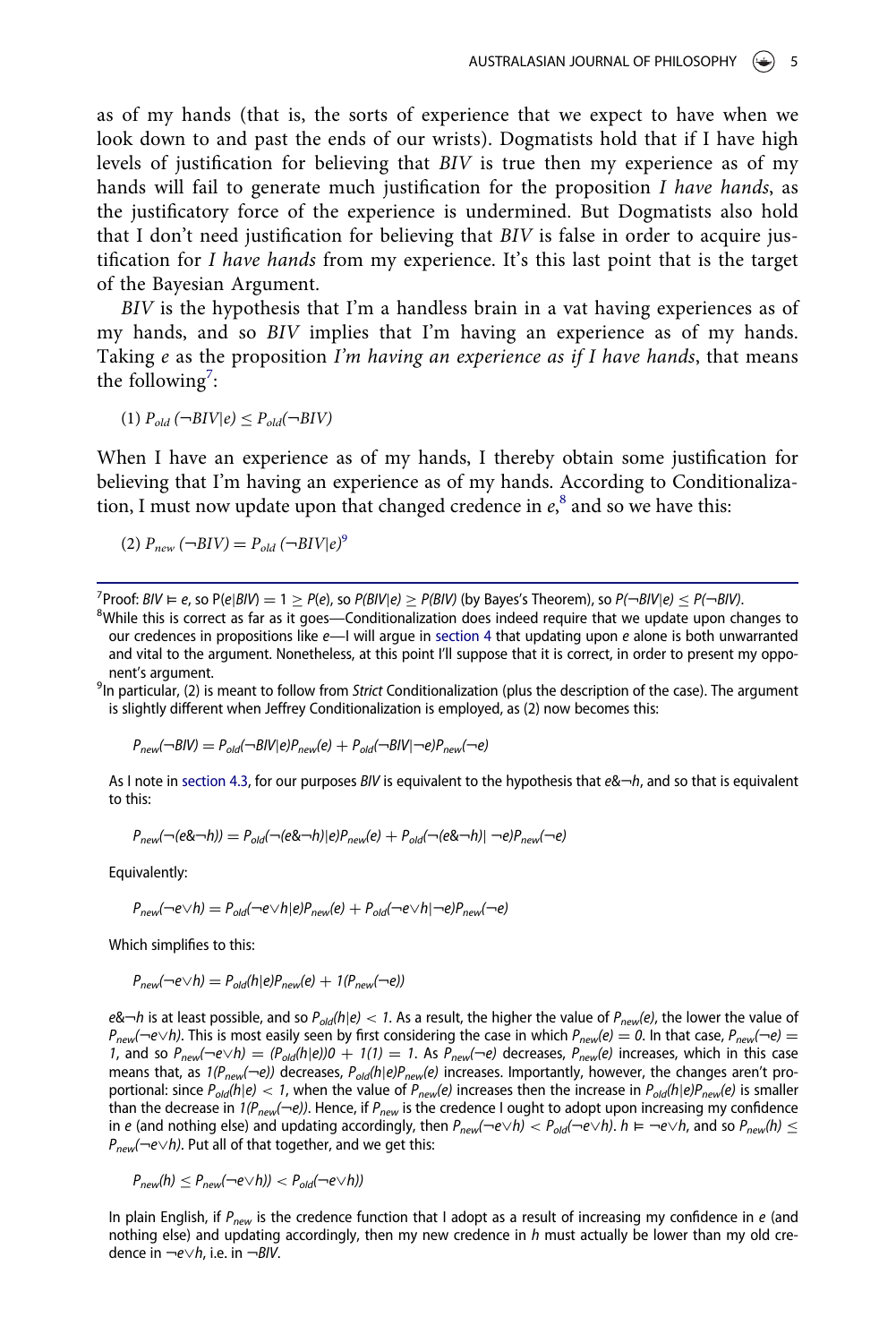Combining terms from (1) and (2), we get (3):

(3)  $P_{new}(\neg BIV) \leq P_{old}(\neg BIV)$ 

BIV is the hypothesis that I'm a handless brain in a vat having an experience as of my hands. If I have hands then I'm not a handless brain in a vat having an experience as of my hands, and so in that case  $BIV$  is false. Taking h as the proposition I have hands, this follows:

(4)  $P_{new}(h) \leq P_{new}(\neg BIV)$ 

Finally,  $(3)$  and  $(4)$  imply  $(5)$ :

(5)  $P_{new}(h) \leq P_{old}(\neg BIV)$ 

What (5) says is that my credence in  $\neg BIV$  before I had the experience as of my hands must be at least as high as my posterior credence in I have hands, the credence I adopt after having an experience as of my hands and conditionalizing. Since the Dogmatist thinks that, after having an experience as of my hands, my credence in the proposition I have hands is very high, that means that my prior credence in  $\neg BIV$  must have been very high as well. That's tantamount to saying that assigning a high credence to  $\neg BIV$  is a necessary condition for assigning a high credence to I have hands on the basis of my perceptual experiences, which (it is claimed) is inconsistent with the hypothesis that my perceptual justification for I have hands is immediate.<sup>[10](#page-5-1)</sup> Analogous arguments show that no perceptual justification is immediate, and so Dogmatism is false.

# <span id="page-5-0"></span>4. Modelling Experience

The Bayesian Argument is valid. (1) and (4) follow from Probabilism, the Ratio Analysis of conditional probability (see [section 5](#page-11-0)), and the logical relations that obtain between BIV,  $h$ , and  $e$ . (3) is a consequence of (1) and (2). But what about (2)—that  $P_{new}(\neg BIV) = P_{old}(\neg BIV|e)$ ? Rejecting any other step in the argument requires giving up on Probabilism (and hence giving up on Bayesianism itself), but not so with (2). If (2) is false then the argument for (5) is unsound, and so the putative tension between Dogmatism and Bayesianism is resolved.

But how can we reject (2) without rejecting Conditionalization? Note that there are two importantly different ways of thinking about credence function  $P_{new}(.)$ , and so two importantly different ways of thinking about (2).  $P_{new}(.)$  might be understood simply as the credence function resulting from having  $P_{old}(.)$  and then updating on e, and in that case (2) is a trivial consequence of Conditionalization. Alternately,  $P_{new}(.)$  might be understood only as the credence function that an agent who holds  $P_{old}$  ought to adopt after having an experience as of his hands and updating accordingly, whatever that function happens to be.

<span id="page-5-1"></span> $10$ That the existence of such a necessary condition is inconsistent with the immediacy of perceptual justification is far from obvious, as I discussed in note 1. However, if we rely on that point to respond to the Bayesian Argument then we are essentially denying that (5) is problematic without disputing its truth, and hence we must still concede that obtaining perceptual justification requires that we already have justification for assigning low credences to the relevant sceptical hypotheses. I find that implausible, and so in what follows I offer a response that allows the rejection of (5) without requiring the rejection of Bayesianism itself.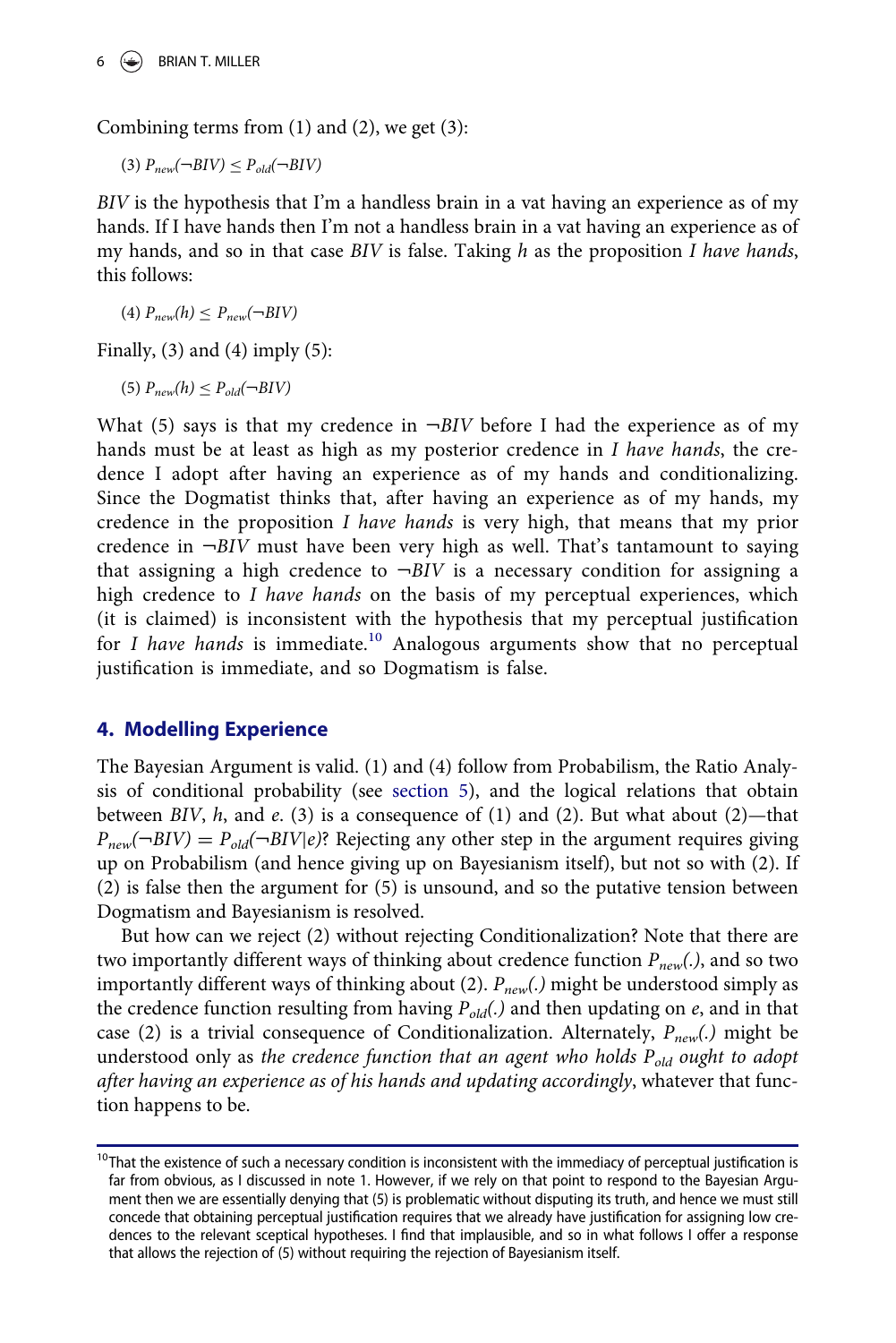This is important because, in order to avoid equivocation,  $P_{new}(.)$  must be interpreted in the same way within (2) and within (5). It  $P_{new}(.)$  is interpreted in the first of these two ways, then all that  $(5)$  says is that updating on  $e$  (and  $e$  alone) can't raise  $P_{new}(h)$  any higher than  $P_{old}(\neg BIV)$ . But Dogmatism isn't a theory of how an agent with  $P_{old}$  who updates on e ought to revise his beliefs; it's a theory of how an agent with  $P_{old}$  who has an experience as if he has hands ought to revise his beliefs. Hence, in order for (5) to pose a challenge to Dogmatism,  $P_{new}(.)$  must be understood as the credence function that an agent who holds  $P_{old}$  ought to adopt after having an experience as of his hands and updating accordingly.

The two interpretations of  $P_{new}(.)$  aren't necessarily jointly inconsistent: it may be that the credence function that an agent ought to adopt upon having an experience as if  $h$  just is the one that results from updating on  $e$  and on  $e$  alone. If so, then the two interpretations are equivalent; but that's a substantive assumption, and as I argue below the Dogmatist has independent reasons to reject it. After all, Dogmatists think that my experience as if  $h$  provides immediate justification not just for  $e$ , but for  $h$  as well. In that case, it's just false that  $P_{new}(.) = P_{old}(.)$  and so the interpretation of  $P_{new}(.)$  on which (2) is a trivial consequence of Conditionalization is distinct from the interpretation that makes (5) problematic for Dogmatism.

My proposal, then, is that, instead of (or in addition to) updating on  $e = I'm$ having an experience as if I have hands, Bayesian Dogmatists should update on  $h = I$  have hands. This is consistent with both Classical and Jeffrey Bayesianism (see [section 4.1](#page-6-0)), although for independent reasons its combination with Classical Bayesianism is unappealing to the Dogmatist. Indeed, I will later argue that adopting Jeffrey Bayesianism, together with the thought that it is upon  $h$  that we should update (and not merely upon  $e$ ), not only allows the Dogmatist to avoid (5), but also provides a very natural way for the Dogmatist to model perceptual learning in a Bayesian framework.<sup>[11](#page-6-1)</sup>

#### <span id="page-6-0"></span>4.1 Bayesianism Does Not Entail (2)

I begin by showing that updating on  $h$  and hence rejecting  $(2)$  is perfectly consistent with Bayesianism. My comments in this section will apply equally to both the Jeffrey and the Classical versions of Bayesianism except where I specify otherwise.

I described in [section 2](#page-2-1) how Bayesians construct formal models of agents' partial belief states and of revisions to those states over time. It's important to note that these are at best partial models of rational credence revision. Given Conditionalization, a prior credence function plus a revised credence in some proposition completely determine the posterior credence function that must be adopted: if I revise my credence in B

<span id="page-6-2"></span><span id="page-6-1"></span><sup>&</sup>lt;sup>11</sup> Compare Pryor [[2013:](#page-14-2) [sec. 6\]](#page-13-0). Since I completed this essay, a somewhat similar approach has appeared in Moretti [[2015\]](#page-14-8). Our responses to the issue are, nevertheless, importantly different. According to Moretti, a basic problem with White's argument (i.e. the Bayesian Argument) is that it requires updating on a belief rather than on an experience—it 'presuppose[s] a notion of perceptual evidence that is not the one distinctive of dogmatism' [271]. But all Bayesian models share that requirement—you can't conditionalize on an experience!—and hence if White's presupposition is inconsistent with Dogmatism then Bayesianism is inconsistent with Dogmatism, too. This rests on a mistake: what's required is simply that we allow experiences to spark credence revisions outside the model (see [section 4.1](#page-6-0) below); without some such allowance, it's hard to see how the epistemic significance of experience could ever make it into a Bayesian model. On my view, White's argument is unsound not because he updates on a proposition, but because he updates on the wrong proposition.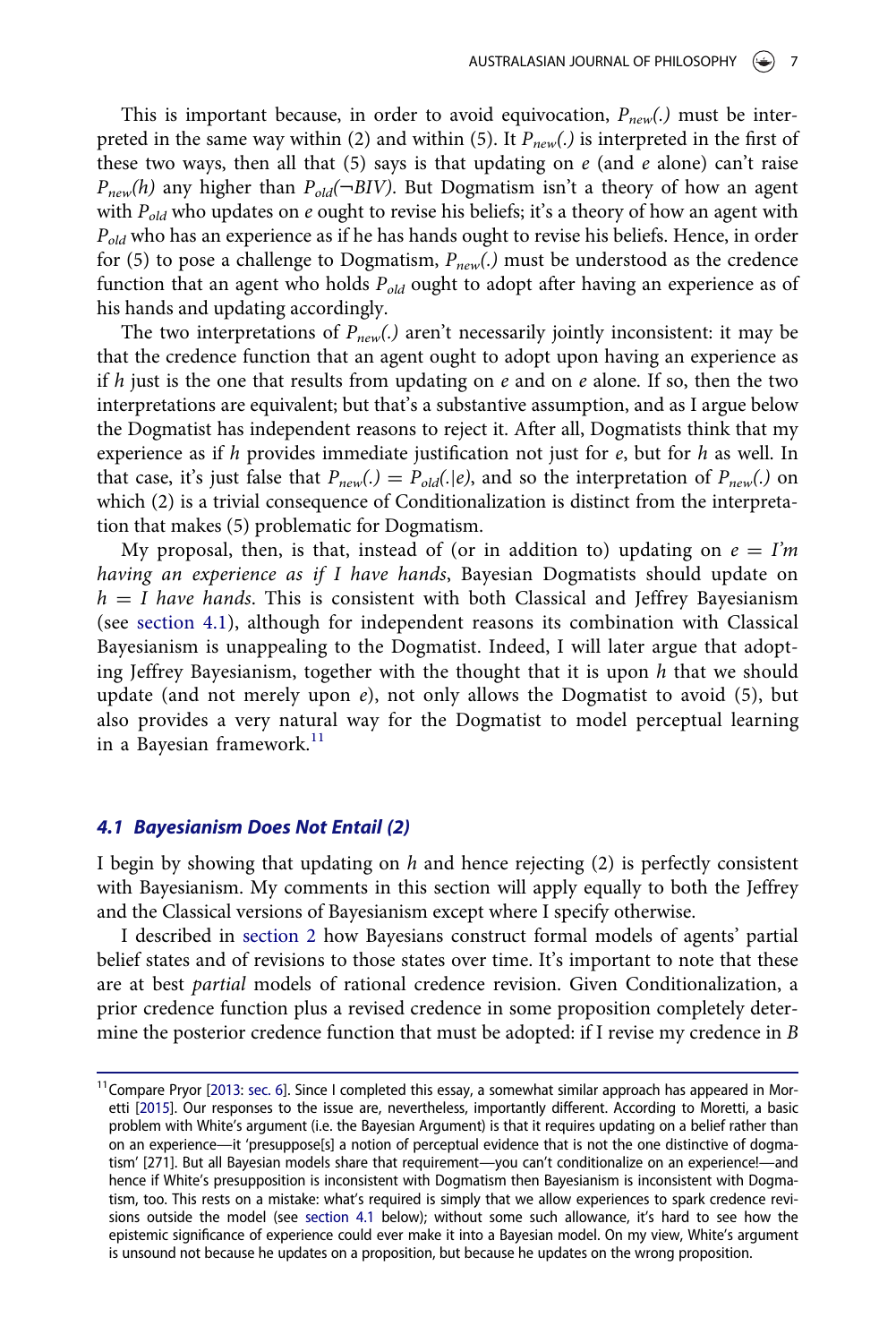to 1, then the model determines that I should revise my credence in A to my prior credence in A conditional on B. What the model does not determine is the rational status of my initial revision to my credence in B.

What does determine the rational status of the credence revisions that spark conditionalization? Clearly, these can't all be the result of other conditionalizations, as the process of conditionalization only gets going with a change in credence and it ends as soon as the new credence function is adopted. Hence, if there are to be any rationally permitted credence revisions at all, there must be some that do not proceed by conditionalization. At least some credence revisions are rational, and hence any plausible version of Bayesianism must accept the permissibility of at least some credence revisions that don't proceed via conditionalization. All of the credence revisions that are modelled by the Bayesian formalism are conditionalizations, so it follows that some rationally permissible credence revisions are not modelled. Call those credence revisions that are not modelled by the Bayesian exogenous revisions (as in: exogenous to the model) and those occurring within the model via conditionalization endogenous revisions.

Two points about exogenous credence revisions are worth emphasizing. First, the rational permissibility of an exogenous revision is largely unconstrained by the Bayesian machinery. Probabilism prohibits the adoption of any probabilistically incoherent credence, and so it prohibits exogenous revisions that are themselves probabilistically incoherent. For example, I cannot revise my credence in  $A& \neg A$  to any value other than 0. Jeffrey Conditionalization imposes no additional constraints upon the appropriateness of the exogenous inputs: its sole function is to determine the appropriate response to a given revision. Hence, any exogenous credence revision is consistent with Probabilism and Jeffrey Conditionalization as long as it is probabilistically coherent with itself (and assuming that the credence was strictly between 0 and 1 before the revision).

Things are a bit more complicated with Strict Conditionalization, on which updating is permitted only on propositions assigned a credence of 1. Exogenous credence revisions that don't lead to updating can result in an incoherent posterior credence func- $\frac{12}{10}$  $\frac{12}{10}$  $\frac{12}{10}$  so there's good reason for the Classical Bayesian to prohibit exogenous revisions that cannot be updated upon—that is, to prohibit exogenous revisions to credences other than 1. Nonetheless, any exogenous credence revision is consistent with Classical Bayesianism as long as (i) it is probabilistically coherent with itself and (ii) the credence of the proposition being exogenously revised is thereby raised all the way to 1 (again assuming that the credence in that credence was strictly between 0 and 1 before the revision).

The second point is that the process of incorporating the epistemic impact of having had a perceptual experience must begin with an exogenous credence revision. Suppose that that's false, and that the credence revisions that result from having a perceptual experience are entirely endogenous and so proceed by conditionalization. As we've seen, conditionalization results from a change in credence or subjective probability: I update on it's raining, not when it's actually true that

<span id="page-7-0"></span> $12$ If my credence function started out as coherent and I exogenously revise my credence in a single proposition, then the resulting function will be incoherent. For example, if  $P_{old}(A) = .7$  and  $P_{old}$  is coherent, then  $P_{old}(\neg A) =$ .3. If I exogenously revise my credence in A so that  $P_{new}(A) = 1$  without updating, then  $P_{new}(\neg A) = .3$ . Since A and  $-A$  are jointly inconsistent,  $P_{new}(A \vee \neg A) = P_{new}(A) + P_{new}(\neg A)$ , which in this case is 1.3.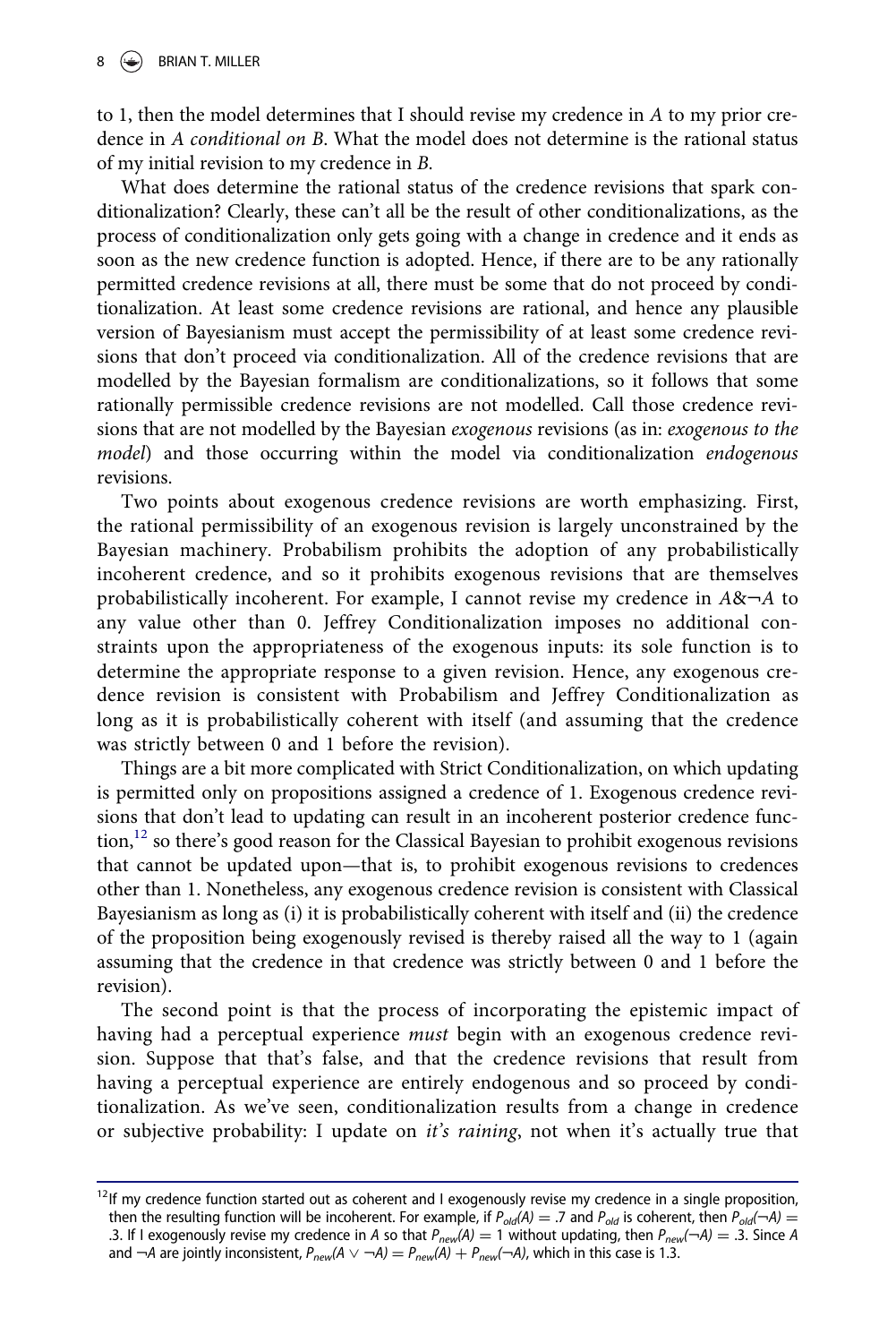it's raining, but when my credence or subjective probability in it's raining changes. All instances of conditionalization begin with a change in credence and end with a change in credence. In contrast, when I revise my credences in response to a perceptual experience, the process begins with something that isn't a change in credence—the actual having of the experience—and ends with a change in credence. Hence, the initial credence revision coming in response to perceptual experience can't proceed via conditionalization and hence can't be endogenous to the Bayesian machinery.

With these points in mind, I return to  $(2)$ —that upon having an experience as of my hand I must set  $P_{new}(\neg BIV)$  equal to  $P_{old}(\neg BIV|e)$ . It's now clear that adopting  $P_{new}$ required two credence revisions: an exogenous revision in response to the experience, and an endogenous revision resulting from conditionalizing upon that exogenously revised credence. It's also clear that the Bayesian machinery constrains the endogenous revision but for the most part does not constrain the exogenous one, and that neither Probabilism nor Conditionalization requires that the exogenous revision be on I'm having an experience as if I have hands rather than on I have hands or on some other proposition.

If we suppose that it's my credence in  $e$  (and  $e$  alone) that I revise in light of my experience, then Bayesianism ensures the truth of (2); but Bayesianism is simply silent about whether updating my credence in  $e$  is the right way to respond to my experience. Hence, Bayesianism is silent concerning whether the credence function that I ought to adopt in light of having my experience,  $P_{new}(.)$  is equal to  $P_{old}(.|e)$ . So, the rejection of (2) is consistent with Bayesianism.

#### <span id="page-8-1"></span>4.2 Dogmatists Should Update on h

Dogmatists claim that perceptual experience can generate immediate justification, but they also go further and specify precisely which proposition is immediately justified by an experience—namely, the proposition constituting the content of that experience. So, for the Dogmatist, a perceptual experience as of A typically generates immediate justification for believing A. Inferentialists deny that my justification for believing A is immediate, but this doesn't commit them to saying that no proposition is immediately justified by the experience. The Inferentialist thinks that obtaining justification for believing the content A of a perceptual experience requires justification for believing I'm having an experience as if A, and also justification for believing some auxiliary proposition such as if I've had an experience as if A then, probably, A. Although on that picture my justification for believing that A can't be immediate, presumably my justification for believing that I'm having an experience as of  $A$  is immediate. Hence, the Dogmatist and the Inferentialist agree that my perceptual experience as of A generates at least some immediate justification; they just disagree about which proposition it immediately justifies.

How is this talk of immediate justification to be translated into the Bayesian idiom of credences? One thought is that my obtaining immediate justification for believing that A is tantamount to rationally increasing my credence in A without conditionalizing on something else in order to do so.<sup>13</sup> In other words, obtaining immediate justification

<span id="page-8-0"></span><sup>&</sup>lt;sup>13</sup> See Pryor's 'Assumption 2' [[2013:](#page-14-2) 105].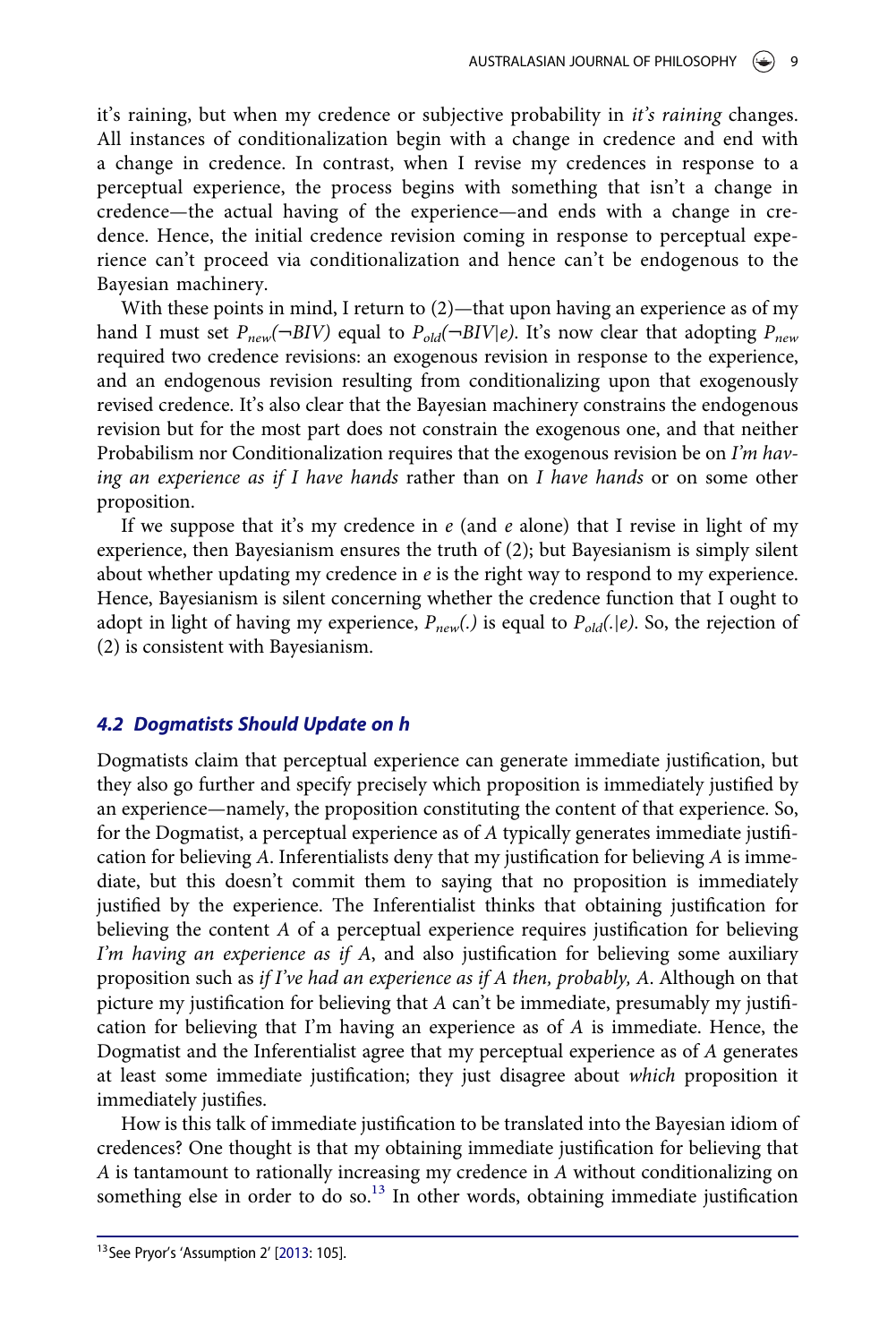for believing that A just is exogenously raising one's credence in A in a rational way. Since the Dogmatist thinks that, upon having an experience as of A, I become immediately justified in believing that A, there's a strong prima facie case that a Bayesian Dogmatist should think that, upon having that experience, I should exogenously raise my credence in A and then update upon it. Similarly, since the Inferentialist thinks that, upon having an experience as of A, I become immediately justified in believing that I'm having an experience as of A, a Bayesian Inferentialist should think that, upon having that experience, I should exogenously raise my confidence in I'm having an experience as of A and then update upon it.

As I've noted, (2) is not neutral concerning what we update upon: it requires that I update on facts about my experience rather than on the content of my experience. But that requirement begs the question against the Dogmatist, who should reject it even without the putative problem that the Bayesian Argument brings to light.

<span id="page-9-1"></span>Before moving on, I'd like to briefly sketch an objection raised by Roger White  $[2006: 534 - 5]$  $[2006: 534 - 5]$ . According to him, even if having an experience as of my hands provides immediate justification for believing  $h = I$  have hands, it no doubt also provides immediate justification for believing  $e = I'm$  having an experience as if I have hands. Hence, if my proposal is accepted and we update on whatever we become immediately justified in believing, we'll update on both  $h$  and  $e$ . But if I'm also conditionalizing upon  $e$ , then won't I still end up increasing my confidence in BIV and thereby limiting even further my posterior confidence in h? And in that case isn't the Dogmatist still stuck with the problematic conclusion at (5), after all?

No. The success of the Bayesian Argument depends not on whether we update on e, but instead on whether we update on  $h$ . Allowing exogenous revisions to  $h$  means that my prior credence in BIV no longer limits my posterior credence in h, and hence the putatively problematic (5) is false. To see this point, however, it's helpful to first appreciate exactly how updating on  $h$  solves the problem, and so I delay my full response to White's objection until the end of the next section.

#### <span id="page-9-0"></span>4.3 How Updating on h Resolves the Problem

Intuitively, the problem with learning that  $h$  by updating on  $e$  is that my posterior credence in h is limited by my prior credence in  $\neg BIV$ , and so if updating on e allows me to become highly confident in  $h$  then I must have started out as highly confident in  $\neg BIV$ . In other words, when I update on e, my prior credence in  $\neg BIV$  caps my posterior credence in h. This capping effect is not unique to BIV, e, and h, or to the matter of perceptual justification. The relevant features of the case are that it's e alone that's being conditionalized upon, that  $BIV \vDash e$ , that  $BIV \vDash \neg h$ , and that  $\neg (e \vDash h)$ —the capping effect will be the same for any case meeting those conditions.

The situation changes dramatically when we also update upon  $h$ . Since  $h$  and BIV are jointly inconsistent, Probabilism requires that  $P_{old}(BIV|h) = 0$ . If, upon having an experience as of my hands, I strictly conditionalize only on h, then  $P_{new}$ .  $BV$ ) =  $P_{old}(BIV|h)$ , and so  $P_{new}(BIV)$  must be 0 as well. In other words, if my experience makes it rational to exogenously revise my credence in  $h$  to 1, then I'm forced to become maximally confident that I'm not a handless brain in a vat having hand-like experiences. Hence, even though I can't be any more confident in  $h$  than I am in  $\neg BIV$ —after all, (4) is a theorem of the probability calculus—my credence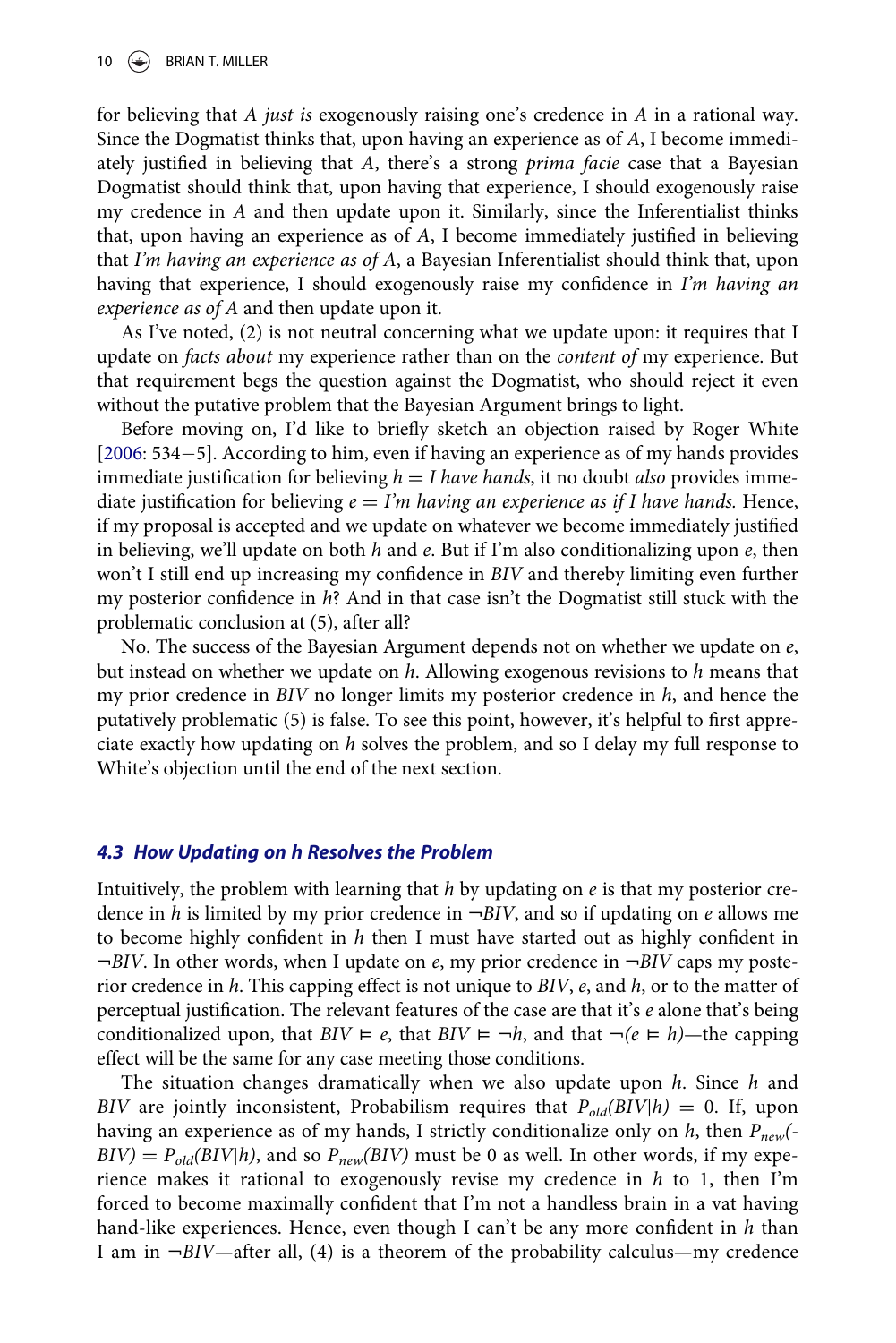in  $\neg BIV$  is already as high as it can go, and so my new credence in h is not in any way constrained.

It's important not to interpret this conclusion too strongly. What I have shown is that the formal commitments of Bayesianism do not entail that my credence in  $h$  after having an experience as of my hands is limited by my prior credence in  $\neg BIV$ . What I have not shown, and what I do not believe to be true, is that facts about my epistemic state before I've had an experience as of my hands can never constrain the attitudes that I ought to adopt once I've had that experience.

So, what determines whether my justification for believing a defeater at  $t_1$  constrains my attitude at  $t_2$  toward h, or whether at  $t_2$  I should change my attitude toward that defeater in light of my new attitude toward h? I'm not offering a positive account here, merely pointing out that the formal commitments of the Bayesian do not force an answer upon us. That formalism constrains only the credence revisions that it models, and no credence revision immediately resulting from experience is modelled. Hence, no credence revision immediately resulting from experience and affected by the agent's possession of a defeater is modelled. The point is simply that if the inputs to the Bayesian model are themselves defeasible then that defeat is an off-model phenomenon and hence will not be constrained or explained by the Bayesian formalism. In other words, it's not that the credence that one ought to adopt in light of an experience is unconstrained by one's preexisting attitudes; rather, it's that the effects of those constraints are felt outside the formal model. $14$ 

We are now in a position to respond to the objection from White that I sketched at the end of [section 4.2.](#page-8-1) He objected that, even if having an experience as of my hands makes it permissible to exogenously raise my credence in  $h$ , it also makes it permissible to exogenously revise my credence in  $e$ , in which case  $e$  must be among the propositions that I conditionalize upon. The idea seems to be that this implies (2)—that  $P_{new}(\neg BIV)$  $= P_{old}(\neg BIV|e)$ —and hence the Dogmatist is still stuck with (5).

White is no doubt correct that having an experience as of my hands provides me with immediate justification for believing that I've had an experience as if I have hands, and so  $e$  should be *among* the propositions that I update upon. It's also true that my posterior credence in h will be capped by my prior credence in  $\neg BIV$  if e is the only proposition that I conditionalize upon in response to my experience. I've proposed that agents should update on whatever propositions are immediately justified by their experience, and Dogmatists think that  $h$  is one of those propositions. Hence, the view to which White is objecting—Bayesian Dogmatism, with my proposal for what to update upon—is one on which the agent ought to update both on  $e$  and on  $h$ . For the Classical Bayesian, updating on e and also on h is equivalent to updating on  $e$ &h,<sup>[15](#page-10-1)</sup> and so on

<span id="page-10-0"></span><sup>&</sup>lt;sup>14</sup>David Christensen [[1992\]](#page-14-10) has argued that permitting off-model defeat constitutes an unacceptable limitation on the explanatory ambitions of the Bayesian who accepts defeasible inputs to the model, and hence poses a seri-<br>ous problem for Jeffrey Bayesianism.

<span id="page-10-2"></span><span id="page-10-1"></span><sup>&</sup>lt;sup>15</sup>Due to the commutativity of Strict Conditionalization, the order of update does not affect the credence function that's ultimately adopted [Weisberg [2009\]](#page-14-11).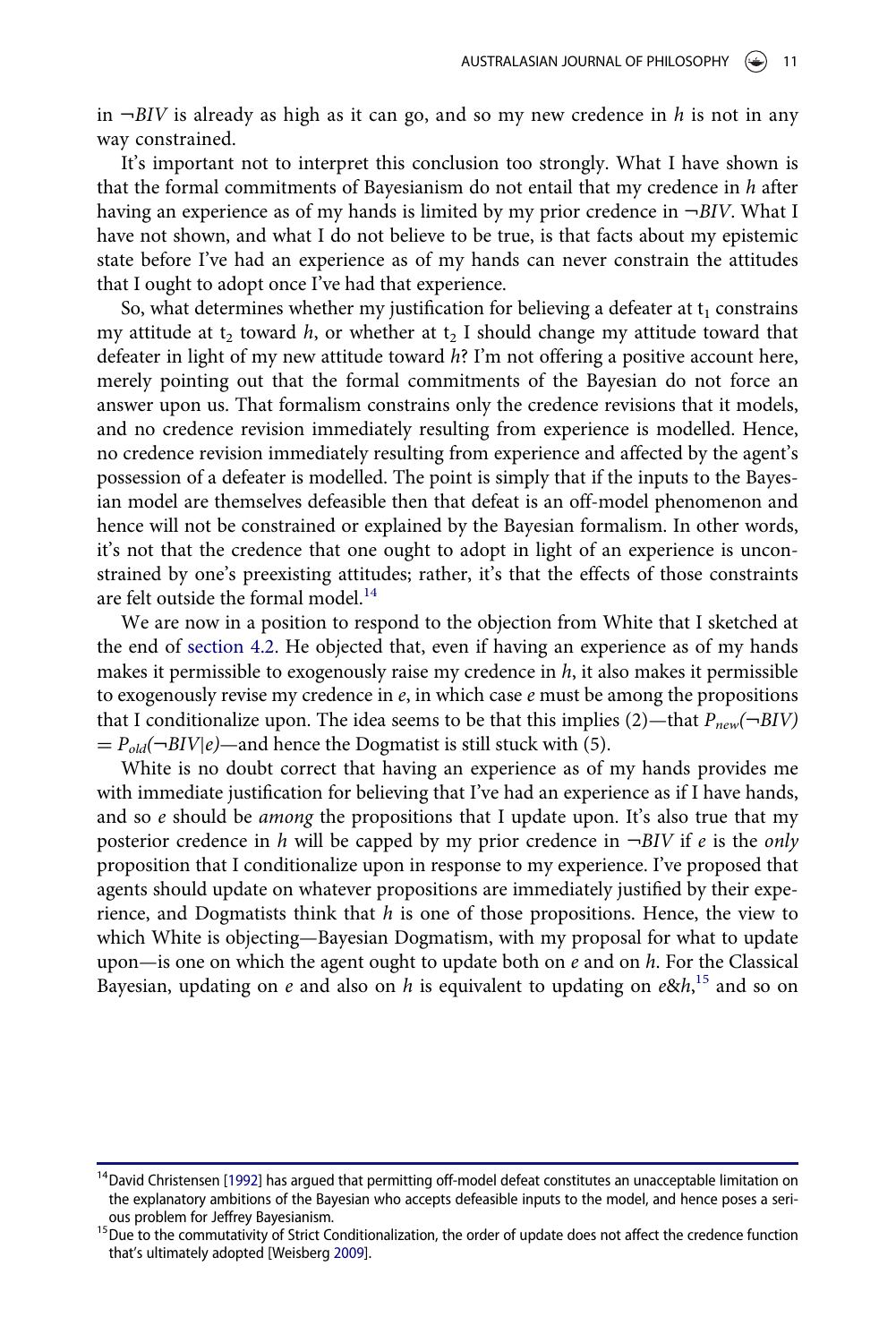this proposal  $P_{new}(\neg BIV) = P_{old}(\neg BIV|e\&h)$ . Since e&h implies  $\neg BIV$ ,  $P_{old}(\neg BIV|e\&h)$ and  $P_{new}(\neg BIV)$  must both be 1, and so updating on e&h solves the problem for the Classical Bayesian, for exactly the same reason that updating on  $h$  alone solves the problem.[16](#page-11-1)

So where, exactly, does the objection go wrong? The assumption seems to be that updating on e is a sufficient condition for producing the capping effect that I discussed above—namely, that it commits the Dogmatist to premise (2) and hence to conclusion (5). But that's just wrong: updating on  $h$  in addition to  $e$  implies that (2) is actually false (assuming that  $P_{old}(\neg BIV) > 0$ ), as now  $P_{new}(\neg BIV)$  should be set to  $P_{old}(\neg BIV|e\&h)$ rather than to  $P_{old}(\neg BIV|e)$ .

#### <span id="page-11-0"></span>5. Varieties of Bayesianism

Let's take stock. Dogmatists are committed to two theses about perceptual justification: that it's immediate, and that it's underminable. Bayesians are committed to two theses of their own: Probabilism and Conditionalization. The point of the Bayesian Argument is to show that Bayesianism is inconsistent with the Dogmatist's immediacy thesis by showing that an experience as if  $h$  only generates a high posterior credence in  $h$  when the agent has a high prior credence in  $e\&\neg h$ . I've argued that this conclusion follows only with the additional thesis that, upon having an experience as of  $h$ , Bayesian agents ought to update on  $e$  and  $e$  alone. But updating on  $h$  instead of  $e$  (or in addition to  $e$ ) is both consistent with Bayesianism and much more natural for the Dogmatist, and hence the Bayesian Argument is unsound.

One potential objection is that, although adopting my proposal resolves the apparent conflict between Bayesianism and the immediacy of perceptual justification, it appears to create a new conflict between Bayesianism and the underminability of per-ceptual justification.<sup>[17](#page-11-2)</sup> To see the problem, first consider Classical Bayesianism<sup>\*</sup>, the conjunction of Probabilism, Strict Conditionalization, and the Ratio Analysis of conditional probability (we'll back off that assumption in a moment):

Ratio Analysis.  $P(A|B) = \frac{P(A \& B)}{P(B)}$ 

The Ratio Analysis is important to the present discussion because it commits the Bayesian to invincible certainty: if a proposition is once assigned a credence of either 1 or 0, then it's impossible to revise that credence endogenously. If  $P(A) = 1$ , then  $P(A|B)$  $=\frac{P(A\&B)}{P(B)}=\frac{P(B)}{P(B)}$ , meaning that, for any proposition B such that  $P(B) > 0$ ,  $P(A|B) = 1$ . Similarly, if  $P(A) = 0$  then  $P(A|B) = \frac{P(A \& B)}{P(B)} = \frac{0}{P(B)}$ , and so, for any proposition B such that  $P(B) > 0$ ,  $P(A|B) = 0$ .

Now for the problem. Since Classical Bayesianism" accepts Strict Conditionalization, if that view is correct then in order to update on  $h$  I must first exogenously revise  $P(h)$ 

<span id="page-11-1"></span><sup>&</sup>lt;sup>16</sup>For the Jeffery Bayesian, updating on e and on h needn't be equivalent to updating on e&h, but that conjunction will be an element of the partition updated upon, as will  $e&-h$ ,  $-e&h$ , and  $-e&-h$ . Conditionalizing on this partition involves assigning credences to each of its elements, and  $P(h) = P(h|e\&h) + P(h|\neg e\&h)$ , so weighting this partition determines the posterior credence of h. Finally, since h is inconsistent with BIV, it follows that  $P_{new}(BIV)$  can't be any higher than  $1 - P_{new}(h)$ , and so a high posterior credence in h results in a low posterior credence in  $B/V$ , regardless of the prior credence in  $B/V$ . For general remarks on this approach, see Jeffrey [[1983](#page-14-7): 173].<br><sup>17</sup>Thanks to Miriam Schoenfield for pressing this objection.

<span id="page-11-2"></span>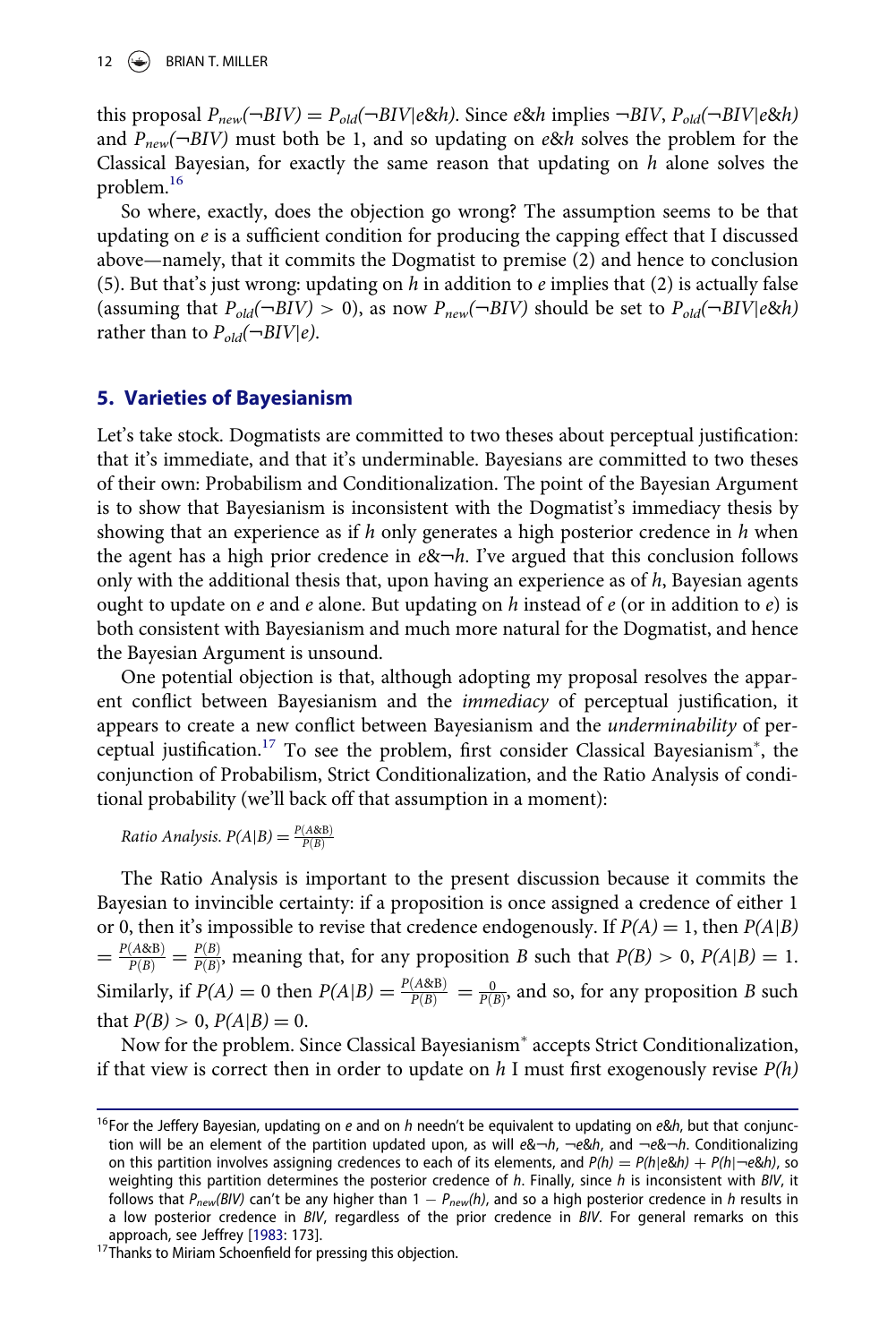to 1. The Dogmatist is committed to the underminability of my credence in  $h$ , and so it must be possible to decrease that credence; but, given Strict Conditionalization and the Ratio Analysis, that's impossible. The lesson is that the Classical Bayesian" can't simultaneously hold that (i) we should update on what we're immediately justified in believing, (ii) upon having a perceptual experience as of  $h$  I obtain some immediate justification for believing that  $h$ , and (iii) my justification for  $h$  is underminable. The Dogmatist is committed to (ii) and (iii), and my suggestion is that we accept (i). So, my response to the Bayesian Argument is unavailable to the Dogmatist who is also a Classical Bayesian" .

What options are available to the Bayesian Dogmatist at this point? Any Bayesian who accepts the Ratio Analysis is committed to the invincibility of certainty—that boundary credences (0 or 1) can never be revised endogenously. The Classical Bayesian<sup>\*</sup>'s further commitment to Strict Conditionalization forces them to assign a credence of 1 to any evidence proposition, and hence the Classical Bayesian" is also committed to the invincibility of evidence. Bayesianism is consistent with the rejection of either thesis, and each holds the promise of yielding a version of Bayesianism that's consistent with defeasible updates.<sup>[18](#page-12-0)</sup>

Consider, first, what happens if we retain Strict Conditionalization and Probabilism, yet give up on the Ratio Analysis of conditional probability. The idea here is to accept the equation of  $P(A|B)$  with  $\frac{P(A \& B)}{P(B)}$  in all instances in which  $P(B) > 0$ , and to reject it otherwise [Hájek [2003\]](#page-14-12).

Without the Ratio Analysis, it's possible to reduce some maximal credences, although only in a limited set of circumstances. Consider some proposition A that I've updated upon at some point in the past. Since we're supposing Strict Conditionalization, I must have assigned credence 1 to A when I updated upon it. As we've seen, that means that, for any proposition B such that  $P(B) \ge 0$ ,  $P(A|B) = 1$ , and so it's impossible to reduce my credence in A by updating on B. But if we update on some proposition C, such that  $P(C) = 0$ , we are freed from the constraints of the Ratio Analysis, and so there's no formal barrier to assigning  $P(A|C)$  a value less than 1. Hence, for any proposition A that we've previously updated upon and thus become certain is true, we can back away from that certainty only by becoming certain of the truth of some proposition C, which we formerly regarded as being certainly false, and by updating accordingly.

This is not an appealing way to accommodate undercutting defeat in a Bayesian framework. Even after having an experience as of my hands and updating accordingly, it should be possible to increase my confidence in BIV and on those grounds to decrease my confidence in  $h$ . But if I've updated on  $h$  and hence set  $P(h) = 1$ , then by Conditionalization I will also have set my credence in every proposition inconsistent with  $h$ —including  $BIV$ —to 0. But now how can I increase my credence in BIV from 0? As with all credence revisions, that revision will be either exogenous or endogenous. Once I've set  $P(BIV)$  to 0, the only way to revise that value endogenously is to update on some other proposition with a credence

<span id="page-12-2"></span><span id="page-12-1"></span><span id="page-12-0"></span><sup>&</sup>lt;sup>18</sup>A thorough discussion of the independent reasons to prefer Jeffrey Conditionalization over Strict Conditionalization or to reject the Ratio Analysis is beyond the scope of this essay. My purpose in this section is instead to identify the version of Bayesianism most amenable to Dogmatism. For broader criticism of the strictness of Strict Conditionalization, see Jeffrey [\[1983](#page-14-7): ch. 11] and Williamson [\[2000:](#page-14-13) 203-7]. For a critique of the Ratio Analysis, see Hájek [[2003\]](#page-14-12).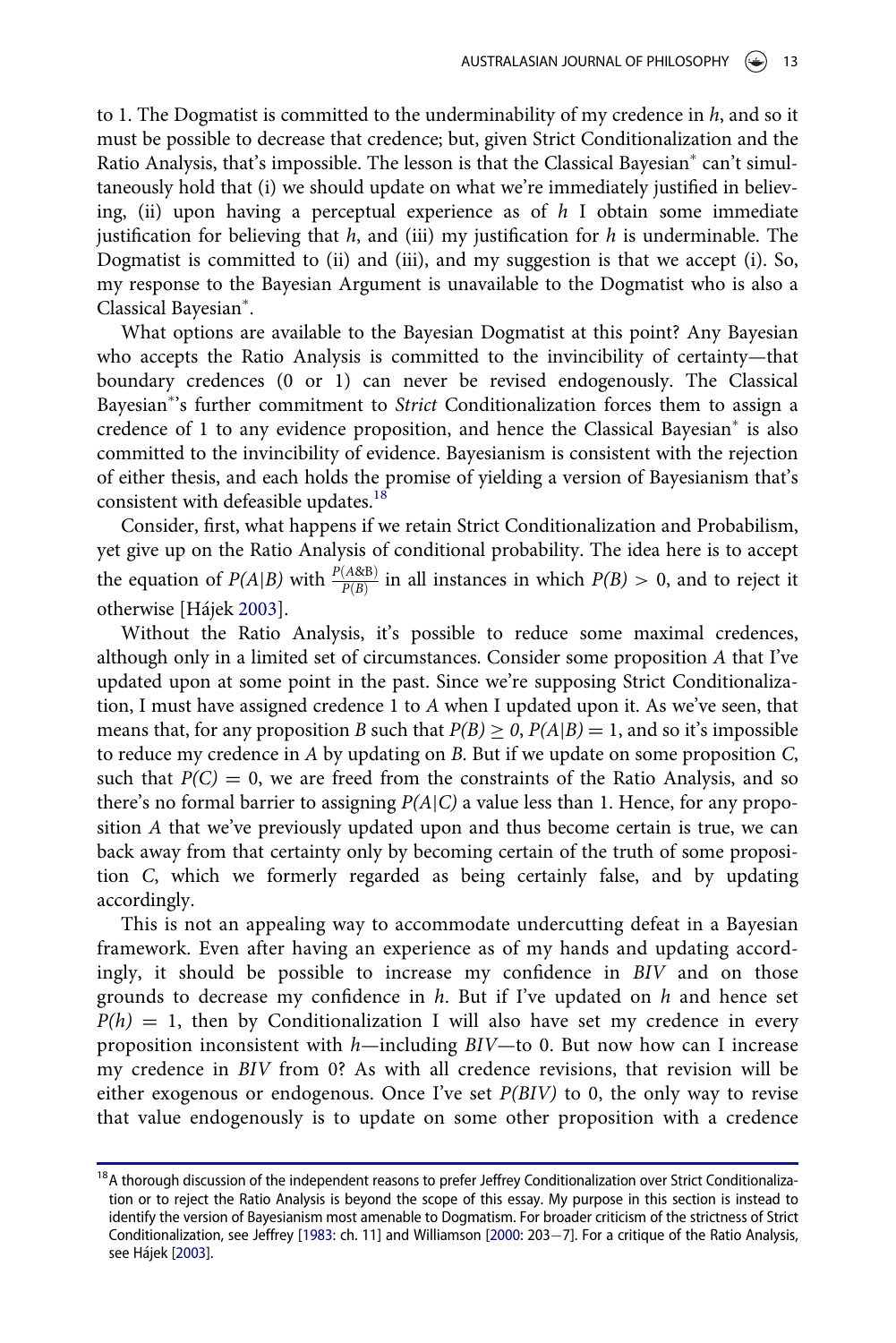of 0.[19](#page-13-1) For example, if a very reliable source were to tell me that I'm a brain in a vat after all then I should at least slightly raise my confidence in BIV, but on the current proposal that's only possible if I assign a credence of zero to my obtaining that testimony.<sup>[20](#page-13-2)</sup>

Can P(BIV) be revised exogenously? That would be consistent with the formalism, although I won't comment on its plausibility. The problem I will mention is that, given Strict Conditionalization, exogenously revising my credence in BIV means assigning it a credence of 1, which means that, upon conditionalizing, I must now revise my credence in  $h$  all the way back down to 0, which is not what's wanted in many cases of undermining.

Hence, the combination of Dogmatism's commitment to underminable perceptual justification, and Strict Conditionalization's requirement that all propositions being updated upon be assigned a credence of 1, is a poor match for my proposal that the Bayesian Dogmatists should update on the contents of experience.

Classical Bayesianism and Jeffrey Bayesianism treat boundary credences in the same way, and so Jeffrey Bayesians have no great advantage when it comes to the defeasibility of credence 1 propositions. Nonetheless, Jeffrey Bayesianism proves far more amenable to my proposal. For either type of Bayesian, evidence is invincible only when it's certain. Given Strict Conditionalization, all evidence is certain and so all evidence is invincible (ignoring the possibility of updating on  $P(.)=0$  propositions). Jeffrey Conditionalization allows updates on propositions that aren't certain, and so evidence needn't be invincible. Hence, the (Jeffrey) Bayesian Dogmatist is free to respond to hand-like experience by exogenously revising their credence in  $h$  to a value just below 1, thereby preserving its defeasibility.

The combination of Jeffrey Bayesianism and my proposal that we update on the contents of our experience is very appealing. It allows the Dogmatist to retain the core commitments of Bayesianism (Probabilism, a version of Conditionalization, and the Ratio Analysis, if desired) while avoiding the problematic conclusion of the Bayesian Argument.

# <span id="page-13-0"></span>6. Conclusion

The conclusion of the Bayesian argument has always been somewhat surprising. Typically, when two theories conflict it's because they offer jointly inconsistent accounts of the same explanandum. Bayesianism and Dogmatism seek to account for different aspects of rationality—respectively, the coherence of partial belief states and the appropriate response to perceptual experience. Hence, there is no single explanandum common to both theories. As I've argued, bringing those views into conflict requires an auxiliary account of how they come into contact in the first place.

<span id="page-13-1"></span><sup>&</sup>lt;sup>19</sup>This is because we've rejected the Ratio Analysis only in cases in which the proposition being updated upon is assigned a credence of 0. If  $P(BIV) = 0$  and  $P(A) > 0$ , then we're still committed to saying that  $P(BIV|A) = \frac{P(A&B)}{P(B)} = 0$ .

<span id="page-13-2"></span> $P^{P(B)}_{\text{D}}$  D  $P^{P(B)}_{\text{D}}$  is een considering whether Hájek's proposal of abandoning the Ratio Analysis offers a solution to the Problem of Invincible Evidence, Hájek himself was not motivated by that problem. His objection to the Ratio Analysis is that it makes it impossible to update on propositions assigned a credence of 0. I'm sympathetic—I, too, 'hold this truth to be self-evident: the conditional probability of any (non-empty) proposition, given itself, is 1' [Hájek [2003](#page-14-12): 286]—and so the criticisms in this section should not be interpreted as criticisms of Hájek's proposal.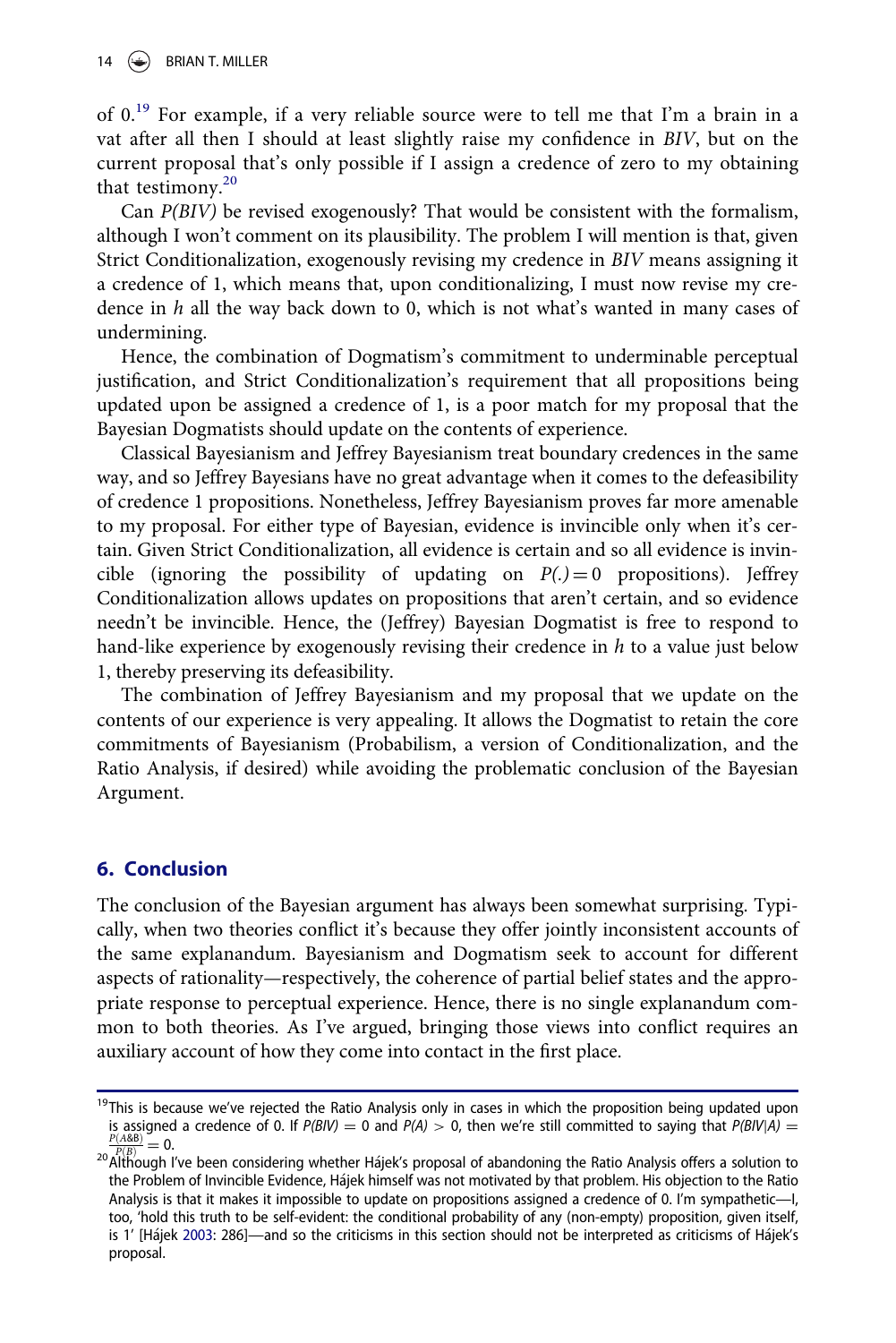The success of the Bayesian argument requires a very specific thesis about this point of contact between Dogmatism and Bayesianism—which is that, upon having an experience as of A, the agent should exogenously revise their credence in I've had an experience as if A, with any revision to their credence in A itself proceeding via conditionalization. For Inferentialists that's a very natural way to model perceptual learning, as it makes explicit their view that perceptual justification for A is inferentially dependent on agents having justification for believing propositions about their own mental states. But Dogmatists reject that inferential picture of perceptual justification, claiming instead that an experience as of A can provide immediate justification for A. Hence, the Dogmatist should view the Inferentialist's modelling proposal as both inaccurate and prejudicial.

In short, the Bayesian Argument together with the Inferentialist's approach to modelling begs the question against the Dogmatist, and the Bayesian Argument without that approach to modelling is unsound. Either way, the argument provides no reason to reject Dogmatism. The upshot of these considerations is an attractive view combining Dogmatism and Jeffrey Bayesianism, on which the epistemic impact of a perceptual experience is incorporated into the model by making rational an exogenous credence revision to the content of that experience.<sup>[21](#page-14-14)</sup>

#### Disclosure statement

No potential conflict of interest was reported by the authors.

### **References**

- <span id="page-14-10"></span>Christensen, D. [1992](#page-10-0). Confirmational Holism and Bayesian Epistemology, Philosophy of Science 59/4:  $540 - 57.$
- <span id="page-14-12"></span>Hájek, A. [2003.](#page-12-1) What Conditional Probability Could Not Be, Synthese 137/3: 273–323.
- Howson, C. and P. Urbach 1993. Scientific Reasoning: The Bayesian Approach, Chicago: Open Court.
- <span id="page-14-7"></span>Jeffrey, R. [1983.](#page-3-2) The Logic of Decision, Chicago: The University of Chicago Press.
- <span id="page-14-6"></span>Kung, P. [2010](#page-2-2). On Having No Reason: Dogmatism and Bayesian Confirmation, Synthese 177/1:  $1-17$ .
- <span id="page-14-8"></span>Moretti, L. [2015.](#page-6-2) In Defence of Dogmatism, *Philosophical Studies* 172/1: 261-82.
- <span id="page-14-3"></span>Pollock, J.L. and J. Cruz [1999.](#page-1-2) Contemporary Theories of Knowledge, Lanham, MD: Rowman & Littlefield Publishers.
- <span id="page-14-0"></span>Pryor, J. [2000.](#page-1-3) The Skeptic and the Dogmatist, Nous 34/4: 517-49.
- <span id="page-14-1"></span>Pryor, J. [2005](#page-1-3). There is Immediate Justification, in Contemporary Debates in Epistemology, ed. M. Steup and E. Sosa, Oxford: Blackwell: 181-202.
- <span id="page-14-2"></span>Pryor, J. [2013.](#page-1-3) Problems for Credulism, in Seemings and Justification: New Essays on Dogmatism and Phenomenal Conservatism, ed. C. Tucker, New York: Oxford University Press: 89-132.
- <span id="page-14-5"></span>Silins, N. [2007](#page-2-3). Basic Justification and the Moorean Response to the Skeptic, Oxford Studies in Epistemology, Vol. 2, ed. T.S. Gendler and J. Hawthorne, Oxford: Oxford University Press: 108-42.
- <span id="page-14-4"></span>Weatherson, B. [2007](#page-2-4). The Bayesian and the Dogmatist, Proceedings of the Aristotelian Society 107:  $169 - 85.$
- <span id="page-14-11"></span>Weisberg, J. [2009.](#page-10-2) Commutativity or Holism? A Dilemma for Conditionalizers, The British Journal for the Philosophy of Science  $60/4$ : 793-812.
- <span id="page-14-9"></span>White, R. [2006](#page-9-1). Problems for Dogmatism, *Philosophical Studies* 131/3: 525–57.

<span id="page-14-13"></span>Williamson, T. [2000](#page-12-2). Knowledge and its Limits, Oxford: Clarendon Press.

<span id="page-14-14"></span><sup>&</sup>lt;sup>21</sup>Thanks to David Sosa, Sinan Dogramaci, Josh Dever, Miriam Schoenfield, audiences at the University of Texas, Austin and the Arché Philosophical Research Institute, and two anonymous referees for comments and objections.